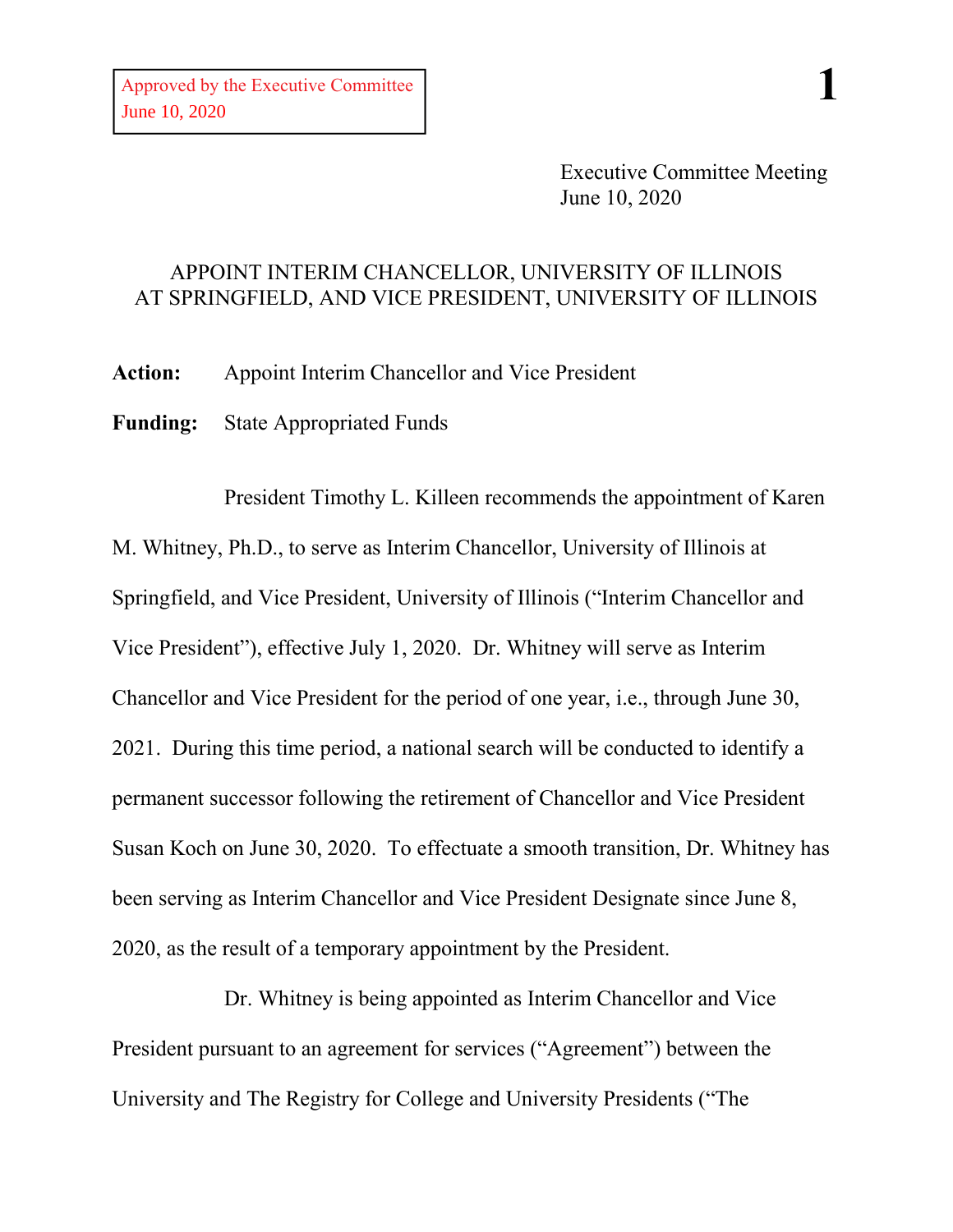Registry"). Under the terms of the Agreement, The Registry will perform the services required through Karen M. Whitney, Sole Proprietor, an independent contractor. For the thirteen-month period from June 1, 2020, through June 30, 2021, Dr. Whitney will receive a monthly fee of \$24,969.67. In addition, she will receive a monthly housing stipend of \$2,083.33. During the term, the University also will pay a monthly fee of \$8,240.00 for The Registry's services, which will include: i) monitoring and assessing Dr. Whitney's performance under the Agreement predicated upon evaluation reports from the University; and ii) as needed, providing strategic advice and addressing any matters related to Dr. Whitney's performance. If a permanent successor is identified prior to June 30, 2021, the Interim Chancellor and Vice President is subject to a 30-day termination notice without penalty.

Dr. Whitney is uniquely qualified to serve as Interim Chancellor and Vice President on a short-term basis. Dr. Whitney is the president emerita of Clarion University in Pennsylvania and recently served as interim chancellor of the Pennsylvania State System of Higher Education.

As Interim Chancellor and Vice President, under the direction of the President, Dr. Whitney shall perform such duties as may arise from that role, consistent with the University *Statutes, The General Rules* and actions of the Board of Trustees.

2